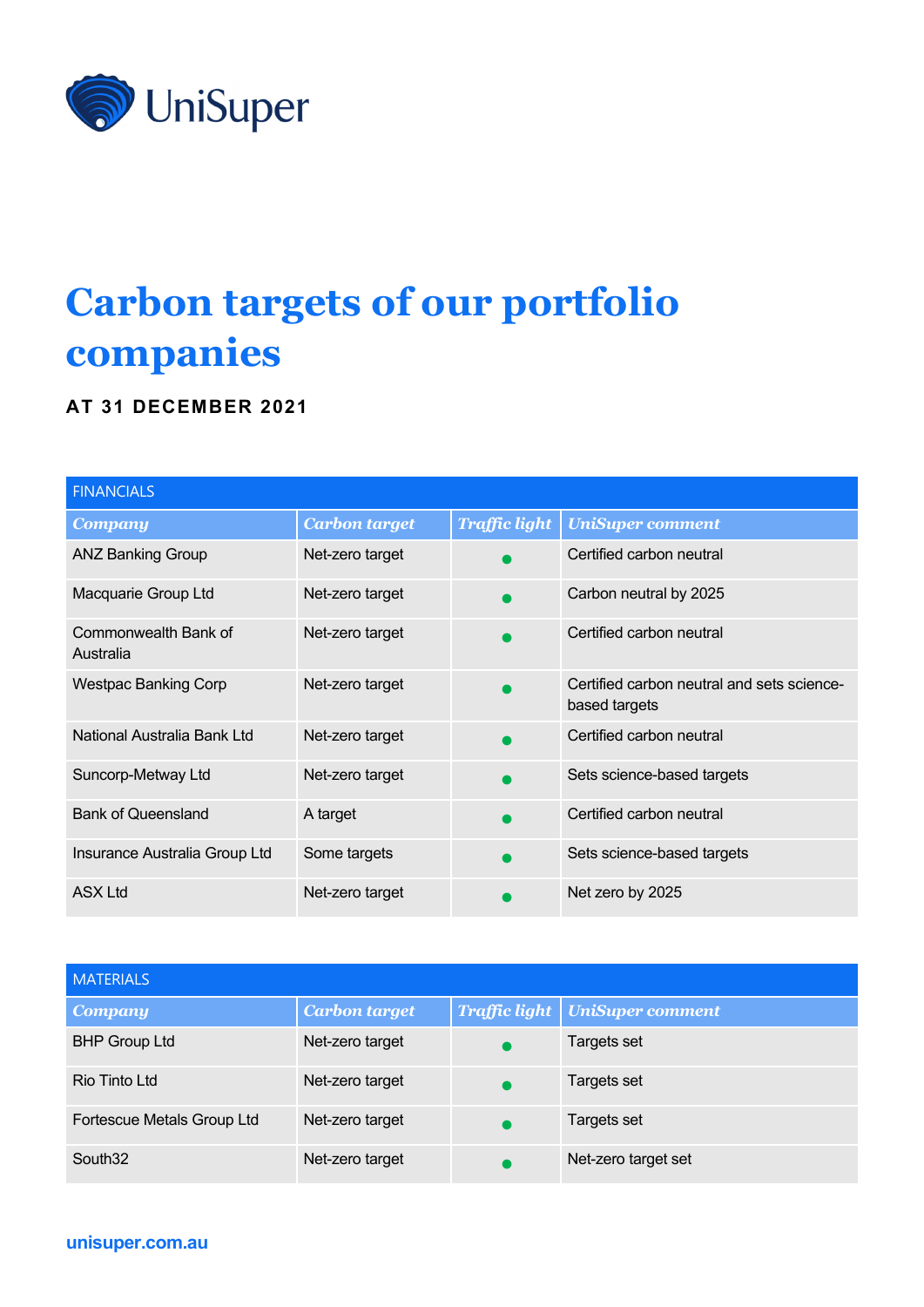| James Hardie Industries PLC | A target        | Target to reduce carbon intensity by 40%<br>by 2030     |
|-----------------------------|-----------------|---------------------------------------------------------|
| Oz Minerals Ltd             | Net-zero target | Targets announced in Feb 2022 to be net<br>zero by 2030 |

| <b>INDUSTRIALS &amp; INFRASTRUCTURE</b>   |                      |                      |                                         |
|-------------------------------------------|----------------------|----------------------|-----------------------------------------|
| <b>Company</b>                            | <b>Carbon target</b> | <b>Traffic light</b> | <b>UniSuper comment</b>                 |
| <b>Sydney Airport</b>                     | Net-zero target      |                      | Carbon neutral by 2025                  |
| <b>Transurban Group</b>                   | Net-zero target      |                      | Sets science-based targets              |
| Adelaide Airport Ltd                      | Net-zero target      |                      | Targets set                             |
| <b>Airport Motorway Holdings</b>          | Net-zero target      |                      | Targets set by parent company           |
| <b>Brisbane Airport Ltd</b>               | Net-zero target      |                      | Targets set                             |
| Cleanaway Waste Management<br>Ltd         | Some targets         | $\bullet$            | Target to capture 75% of landfill gases |
| Axicom (Communication<br>Towers)          | No target            |                      | No targets set                          |
| Qube Holdings Ltd                         | No target            |                      | No targets set                          |
| <b>SEEK Ltd</b>                           | Net-zero target      |                      | Net zero by 2030                        |
| Reliance Worldwide Corporation<br>Limited | No target            |                      | No targets set                          |
| <b>Prospect Water</b>                     | No target            |                      | No targets set                          |
| <b>Hancock Victoria Plant</b>             | Net-zero target      |                      | Net zero by 2030                        |

| <b>REAL ESTATE</b>           |                      |                      |                                                                  |
|------------------------------|----------------------|----------------------|------------------------------------------------------------------|
| <b>Company</b>               | <b>Carbon target</b> | <b>Traffic light</b> | <b>UniSuper comment</b>                                          |
| <b>GPT Group</b>             | Net-zero target      |                      | Carbon neutral by 2024                                           |
| <b>Scentre Group</b>         | Net-zero target      |                      | Carbon neutral by 2030                                           |
| <b>Vicinity Centres</b>      | Net-zero target      |                      | Carbon neutral by 2030                                           |
| Goodman Group                | Net-zero target      |                      | Carbon neutral by 2025                                           |
| Mirvac Group                 | Net-zero target      |                      | Carbon neutral by 2030                                           |
| Karrinyup Shopping Centre WA | Net-zero target      |                      | Carbon neutral by 2022                                           |
| Brookfield Place (Sydney)    | Net-zero target      |                      | New asset demonstrating commitment to<br>sustainability outcomes |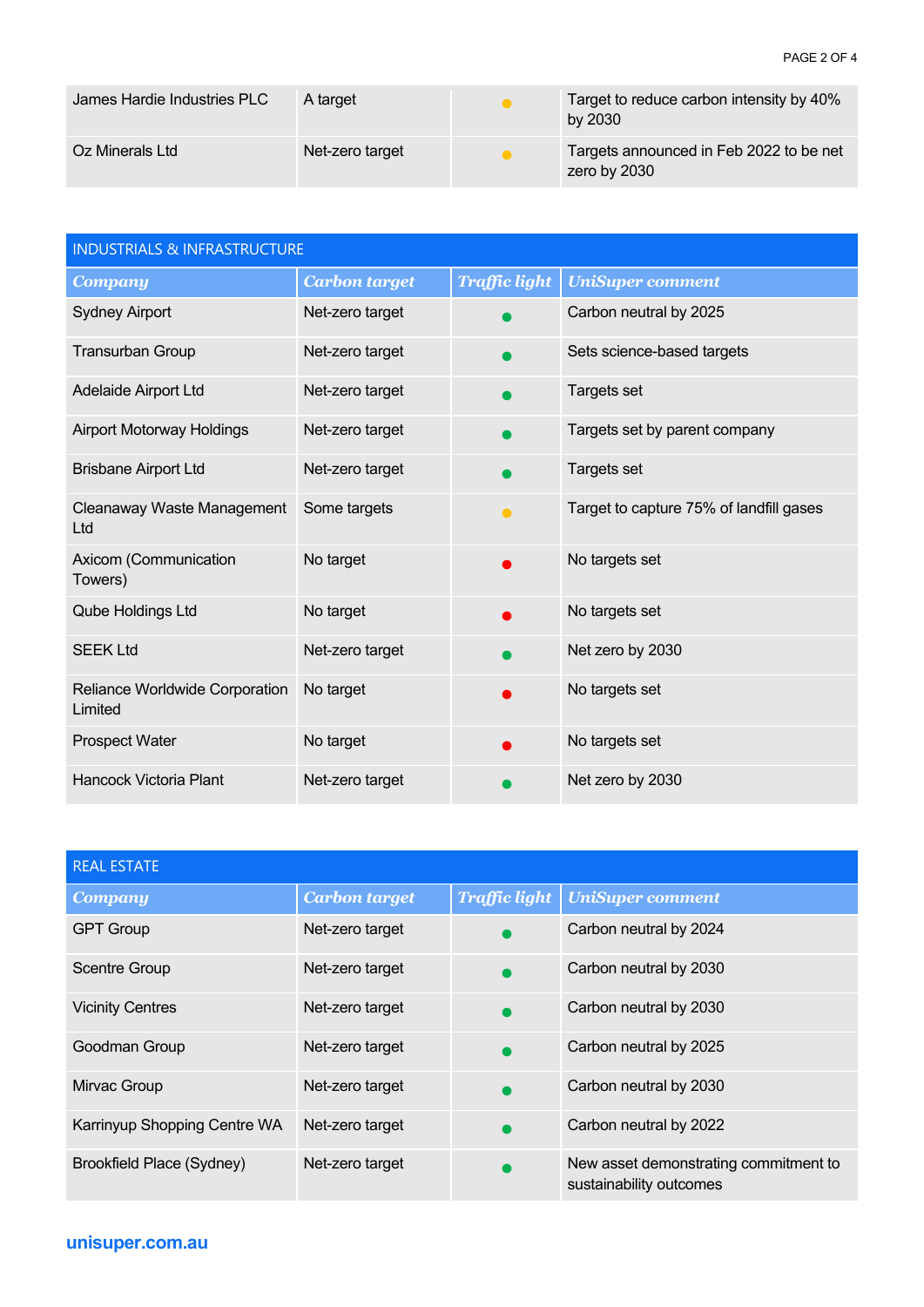| <b>ISPT Core Fund</b>                                   | Net-zero target | Carbon neutrality achieved for managed<br>properties        |
|---------------------------------------------------------|-----------------|-------------------------------------------------------------|
| AMP Wholesale Office Fund                               | Net-zero target | Carbon neutrality achieved for internally<br>managed assets |
| <b>GPT Wholesale Office Fund</b>                        | Net-zero target | Certified carbon neutral                                    |
| Marrickville Metro Shopping<br><b>Centre NSW</b>        | Net-zero target | Carbon neutral by 2022                                      |
| <b>ISPT 50 Lonsdale Street</b><br><b>Property Trust</b> | Net-zero target | Climate neutrality achieved for managed<br>properties       |
| 7 Macquarie Place NSW                                   | Net-zero target | Carbon neutral by 2022                                      |
| Goodman Australian Industrial<br>Partnership            | Net-zero target | Carbon neutral by 2025                                      |
| <b>AMP Capital Retail Trust</b>                         | Net-zero target | Net zero by 2030                                            |

| <b>COMMUNICATION SERVICES &amp; INFORMATION TECHNOLOGY</b> |                      |  |                                  |
|------------------------------------------------------------|----------------------|--|----------------------------------|
| <b>Company</b>                                             | <b>Carbon target</b> |  | Traffic light   UniSuper comment |
| <b>NEXTDC Ltd</b>                                          | Net-zero target      |  | Certified carbon neutral         |
| <b>Telstra Corp Ltd</b>                                    | Net-zero target      |  | Certified carbon neutral         |

| <b>CONSUMER</b>             |                      |                                         |
|-----------------------------|----------------------|-----------------------------------------|
| <b>Company</b>              | <b>Carbon target</b> | <b>Traffic light   UniSuper comment</b> |
| <b>Woolworths Group Ltd</b> | Net-zero target      | Sets science-based targets              |
| Wesfarmers Ltd              | Net-zero target      | Net-zero target set                     |
| Coles Group Ltd             | Net-zero target      | Targets set                             |
| Aristocrat Leisure Ltd      | No target            | No targets set                          |

| <b>HEALTHCARE</b> |               |                                |
|-------------------|---------------|--------------------------------|
| <b>Company</b>    | Carbon target | Traffic light UniSuper comment |
| CSL Ltd           | No target     | No targets set                 |